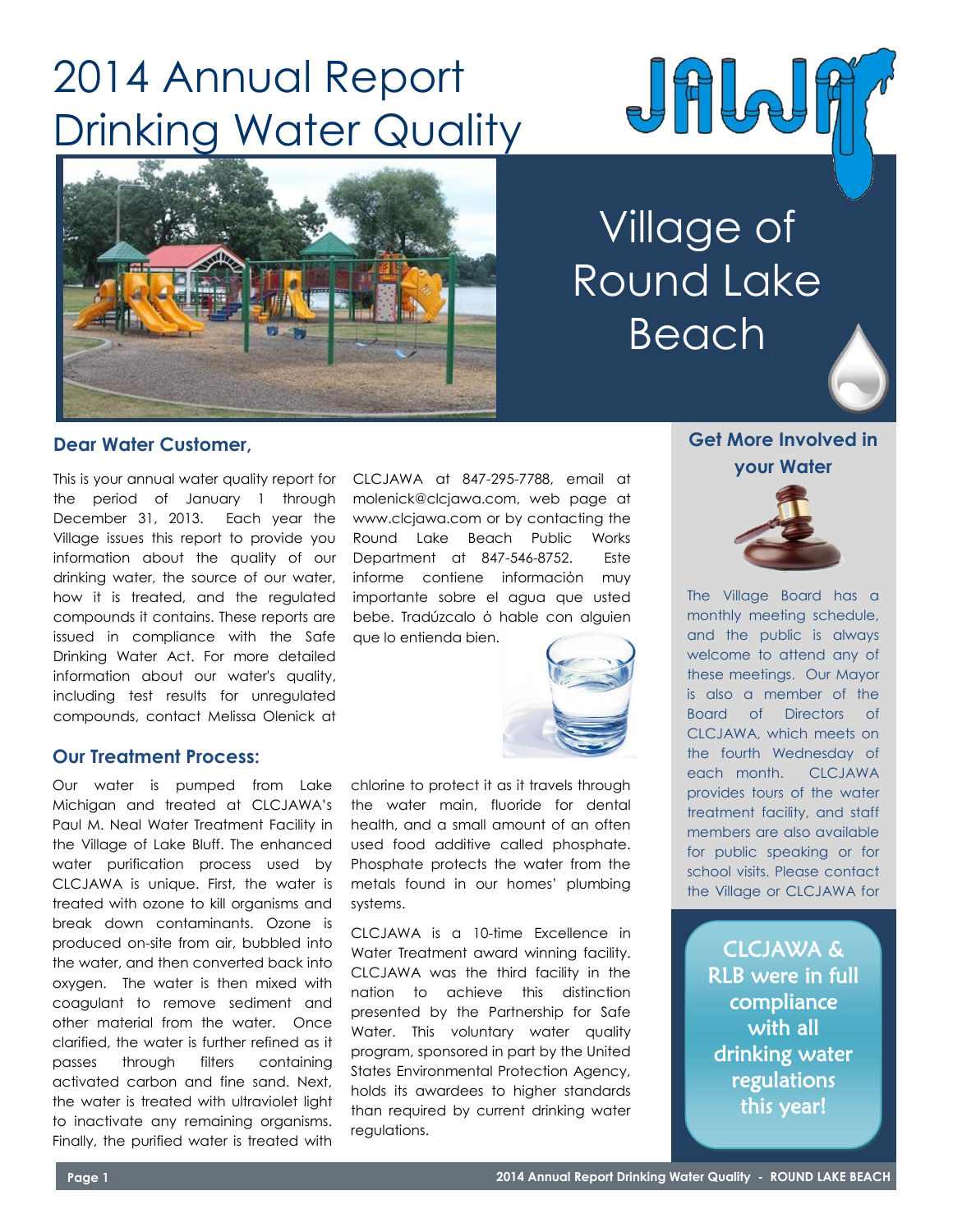| <b>2013 Water Quality Contaminants Detected</b>                                                                                         |                               |              |                 |                         |                  |                    |
|-----------------------------------------------------------------------------------------------------------------------------------------|-------------------------------|--------------|-----------------|-------------------------|------------------|--------------------|
| <b>Contaminant (unit of measure)</b>                                                                                                    | <b>Highest Level</b>          | <b>MCLG</b>  | <b>MCL</b>      | Range of                | <b>Violation</b> | Date of            |
| <b>Typical Source of Contaminant</b>                                                                                                    | <b>Detected</b>               |              |                 | <b>Detection</b>        |                  | Sample             |
| <b>MICROBIAL CONTAMINANTS</b>                                                                                                           |                               |              |                 |                         |                  |                    |
| <b>TOTAL COLIFORM BACTERIA (% Pos/Month)</b><br>Naturally present; human and animal fecal waste                                         | 1                             | 0            | 5%<br>per month | None                    |                  | 7/15/13<br>Monthly |
| E. COLI (% Pos/Month)                                                                                                                   | $\mathbf 0$                   | $\mathbf{0}$ | 0%              | <b>None</b>             |                  | Monthly            |
| Naturally present; human and animal fecal waste<br>TURBIDITY (NTU/Lowest Monthly % < 0.3 NTU)                                           | 100%                          |              | per month       |                         |                  |                    |
| Lake Sediment; soil runoff                                                                                                              | below 0.3 NTU                 | None         | 0.3 NTU         | 100%                    |                  | Monthly            |
| <b>TURBIDITY (NTU/Highest Single Measurement)</b><br>Lake Sediment; soil runoff                                                         | 0.09                          | <b>None</b>  | 1 NTU           | $0.02 - 0.09$           |                  | 3/2013<br>Monthly  |
| <b>INORGANIC CONTAMINANTS</b>                                                                                                           |                               |              |                 |                         |                  |                    |
| BARIUM (ppm)                                                                                                                            |                               |              |                 |                         |                  |                    |
| Discharge of drilling wastes and metal refineries; natural erosion                                                                      | 0.025                         | 2            | 2               | Single Sample           |                  | 7/11/13            |
| COPPER (ppm)                                                                                                                            | 0.193                         | 1.3          | $AL = 1.3$      | $\Omega$                |                  | 6/16/11            |
| Corrosion of household plumbing systems; natural erosion                                                                                | (90 <sup>th</sup> Percentile) |              |                 | sites exceeding AL      |                  |                    |
| LEAD (ppb)<br>Corrosion of household plumbing systems; natural erosion                                                                  | 0                             | 0            | $AL = 15$       | 1<br>sites exceeding AL |                  | 6/16/11            |
| NITRATE as nitrogen (ppm)                                                                                                               |                               |              |                 |                         |                  |                    |
| Runoff from fertilizer use; leaching from septic; natural erosion                                                                       | 0.431                         | 10           | 10              | Single Sample           |                  | 4/8/13             |
| <b>DISINFECTANT/DISINFECTION BY-PRODUCTS</b>                                                                                            |                               |              |                 |                         |                  |                    |
| <b>HAA5 Haloacetic Acids (ppb)</b>                                                                                                      | 3                             | None         | 60              | $0 - 10.9$              |                  | 2013               |
| By-product of drinking water disinfection                                                                                               |                               |              |                 |                         |                  | Quarterly          |
| <b>TTHMs Total Trihalomethanes (ppb)</b><br>By-product of drinking water disinfection                                                   | 15                            | <b>None</b>  | 80              | $9 - 28.2$              |                  | 2013<br>Quarterly  |
| <b>CHLORINE</b> (ppm)                                                                                                                   |                               |              |                 |                         |                  | 12/31/13           |
| Drinking water disinfectant                                                                                                             | 0.6                           | 4            | 4               | $0.4 - 0.5$             |                  | Monthly            |
| The % of TOC removal was measured each month & the system met all removal requirements set by IEPA<br><b>TOC (Total Organic Carbon)</b> |                               |              |                 |                         |                  |                    |
| <b>STATE REGULATED CONTAMINANTS</b>                                                                                                     |                               |              |                 |                         |                  |                    |
| FLUORIDE (ppm)                                                                                                                          | 0.8                           | 4            | 4               | $0.8 - 1.0$             |                  | 7/11/13            |
| Water additive which promotes strong teeth; natural erosion                                                                             |                               |              |                 |                         |                  | Monthly            |
| <b>RADIOACTIVE CONTAMINANTS</b>                                                                                                         |                               |              |                 |                         |                  |                    |
| COMBINED RADIUM 226/228 (pCi/L)<br>Decay of natural and man-made deposits                                                               | 1.55                          | 0            | 5               | Single Sample           | ÷                | 11/12/08           |
| <b>GROSS ALPHA EMITTERS (piC/L)</b>                                                                                                     |                               |              |                 |                         |                  |                    |
| Erosion of natural deposits                                                                                                             | 2.6                           | $\mathbf 0$  | 15              | Single Sample           |                  | 11/12/08           |
| BETA EMITTERS (mrem/yr)                                                                                                                 | 3.9                           | $\mathbf 0$  | 50              | Single Sample           | ÷                | 11/12/08           |
| Decay of natural and man-made deposits                                                                                                  |                               |              |                 |                         |                  |                    |
| <b>UNREGULATED CONTAMINANTS</b>                                                                                                         |                               |              |                 |                         |                  |                    |
| CHLORATE (ppm)<br>Drinking water disinfectant                                                                                           | 0.060                         | none         | none            | 53 - 60                 |                  | 6/25/13            |
| CHROMIUM, TOTAL (ppm)                                                                                                                   |                               |              |                 |                         |                  | 6/25/13            |
| Erosion of natural deposits                                                                                                             | 0.0005                        | none         | none            | $0.0002 - 0.0005$       |                  | Quarterly          |
| <b>HEXAVALENT CHROMIUM (ppm)</b>                                                                                                        | 0.0004                        | none         | none            | $0.0002 - 0.0004$       |                  | 6/25/13            |
| Erosion of natural deposits<br>MOLYBDENUM (ppm)                                                                                         |                               |              |                 |                         |                  | Quarterly          |
| Erosion of natural deposits; industrial runoff                                                                                          | 0.001                         | none         | none            | $0 - 0.001$             |                  | 6/25/13            |
| SODIUM (ppm)                                                                                                                            | 9                             | none         | none            | Single Sample           | ÷                | 7/11/13            |
| Erosion of naturally occurring deposits; water softener<br>STRONTIUM (ppm)                                                              |                               |              |                 |                         |                  |                    |
| Erosion of natural deposits                                                                                                             | 0.13                          | none         | none            | $0.11 - 0.13$           |                  | 6/25/13            |
| SULFATE (ppm)                                                                                                                           | 29                            | none         | none            | Single Sample           | ÷                | 7/11/13            |
| Erosion of naturally occurring deposits                                                                                                 |                               |              |                 |                         |                  |                    |
| VANADIUM (ppm)<br>Erosion of natural deposits                                                                                           | 0.0003                        | none         | none            | $0.0003 - 0.0003$       |                  | 6/25/13            |

## **Regulated compounds detected in our drinking water:**

The table above lists all of the regulated compounds detected in our water. Bolded compounds were sampled by the Village; all other compounds were sampled by CLCJAWA. The values shown in the Level Detected column are those used by the EPA to determine compliance with drinking water standards. Because each compound is regulated differently, this value may be a running average, a 90<sup>th</sup> percentile, or the maximum single value. The Sample Date column indicates the date when the sample was collected. When more than one sample is collected, this column shows the date of the maximum value. Explanation of MCLG and MCL may be found in the Abbreviation Table below.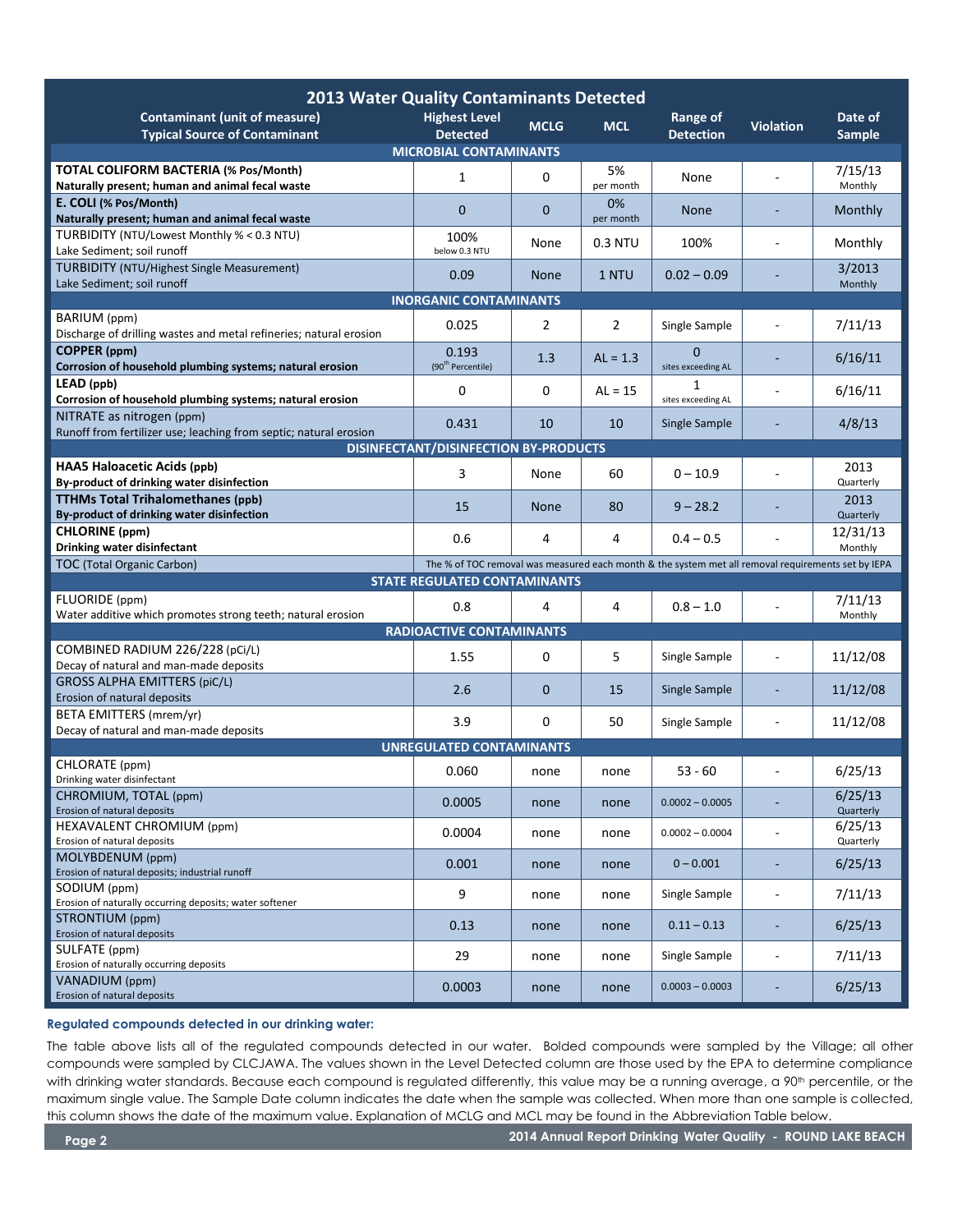#### **Definition of Terms:**

**Action Level (AL):** level that triggers special treatment or other required action by water plant.

**Maximum Contaminant Level (MCL):** the highest level of contaminant that is allowed in drinking water.

**Maximum Contaminant Level Goal (MCGL):** level of a contaminant below which there is no known or expected health risk.

**Treatment Technique (TT):** refers to a required process used to reduce contaminants in drinking water

#### **Where do water contaminants come from?**

Drinking water, including bottled water, may reasonably be expected to contain small amounts of some contaminants. The presence of contaminants does not necessarily indicate that water poses a health risk. More information about contaminants and potential health effects may be obtained by calling the US Environmental Protection Agency's (USEPA) Safe Drinking Water Hotline at 1-800-426-4791.

Both tap and bottled water come from rivers, lakes, streams, ponds, reservoirs, springs, and wells. As water travels over the surface of land or through the ground, it dissolves naturally occurring materials and can pick up substances resulting from the presence of animal or human activity. Contaminants that may be present in untreated water include:

- Microbial contaminants such as viruses and bacteria can be naturally occurring or may come from sewage treatment plants, septic systems, and livestock operations.
- Inorganic contaminants such as salts and metals can be naturally occurring or result from urban storm water runoff, wastewater discharges, oil and gas production, mining, or farming.
- Pesticides and herbicides come from sources such as agricultural and residential storm water runoff.
- Organic chemical contaminants including synthetic and volatile organic compounds are by-products of industrial processes and petroleum production but can also come from gas stations, urban storm water runoff and septic systems.
- Radioactive contaminants can be naturally occurring or be the result of oil, gas, and mining activities.

**Units of Measure**

ppm: Parts per million or milligrams per liter ppb: Parts per billion or micrograms per liter pCi/L: Picocuries per liter used to measure radioactivity NTU: Nephelopmetric turbidity unit that measures clarity in drinking water

#### **Lead and Copper:**

Some homes with old lead service lines, lead plumbing, or copper plumbing with lead solder, may have lead and copper in their water. To minimize these levels, the Illinois EPA requires that CLCJAWA add phosphate to our water at a concentration of 0.3 ppm orthophosphate. This commonly used food ingredient coats the inside of your plumbing with a thin film. The film reduces lead and or copper levels that may have otherwise leached from your plumbing into your water.

#### **Sodium:**

There is no state or federal MCL for sodium. Monitoring is required to provide information to consumers in case you are concerned about sodium intake for dietary reasons. If the sodium level in our water was greater than 20 ppm, and you were on a sodium-restricted diet, you would be advised to consult a physician.

#### **Turbidity:**

Turbidity is a measure of water clarity. Treatment facilities monitor turbidity because it is a good indicator of water quality and the effectiveness of their filtration and disinfection systems. At CLCJAWA, turbidity is checked every ten seconds in numerous locations by automatic monitoring equipment and twice a day, by hand, in the laboratory.

### **Unregulated Contaminants:**

A contaminant that may be present in drinking water but that do not have health based standards set by the regulatory agencies. Drinking water agencies may be monitoring these contaminants to assist the USEPA in determining the occurrence of unregulated contaminants in drinking water.

**How Lead can get into drinking water**

**Lead in drinking water is primarily from materials and components associated with service lines and home plumbing. We cannot control the variety of materials used in plumbing components. You can minimize the potential for lead exposure by flushing your tap for 30 seconds to 2 minutes before using the water for drinking or cooking.** 

**Elevated levels of lead can cause serious health problems, especially in pregnant women and young children. If you are concerned about lead in your water, you may wish to have your water tested. For more information on lead in drinking water, testing methods and steps you can take to minimize exposure, contact the Safe Drinking Water Hotline at 1-800- 426-4791 or go to http://www.epa.gov/safewater/lead.**